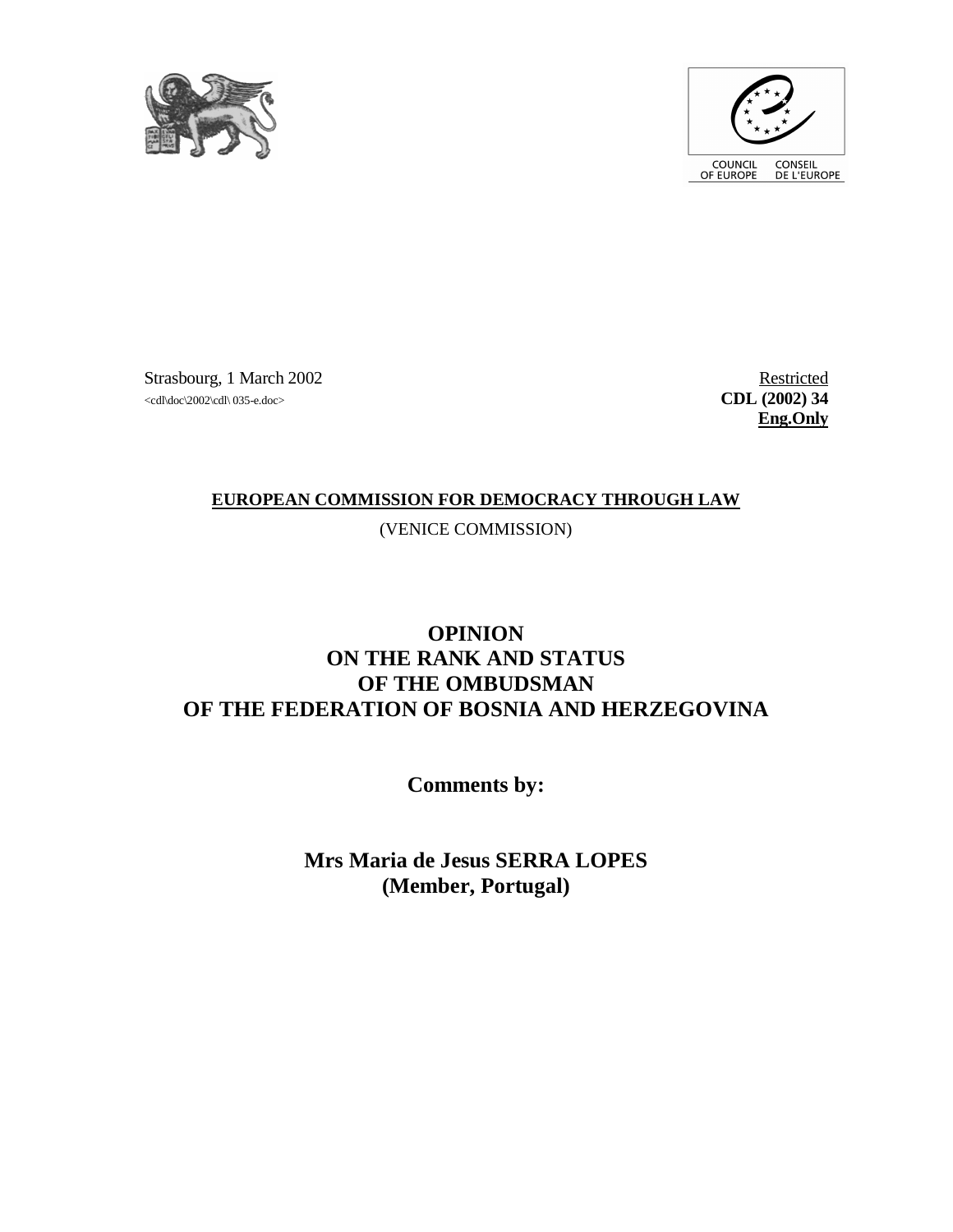- 1. My opinion was asked on the two following points:
	- I. *Whether the rank and status of the Ombudsman of the Federation of BiH should be equated with that of senior civil servants or independent judges of ordinary courts;*
	- II. *Whether the Constitution of the Federation of BiH and the Memorandum of Understanding provide sufficient legal basis to equate salaries of the Ombudsman with those of ordinary court judges.*
- 2. Taking into consideration, in particular:
	- THE MEMORANDUM OF UNDERSTANDING BETWEEN THE OSCE AND THE FEDERATION OF BOSNIA AND HERZEGOVINA (MoU);
	- THE LAW ON THE OMBUDSMAN OF THE FEDERATION OF BiH;
	- THE CONSTITUTION OF BiH

my opinion is as follows:

I. *Whether the rank and status of the Ombudsman of the Federation of BiH should be equated with that of senior civil servants or independent judges of ordinary courts* 

The first and most important issue concerning the Institution of the Ombudsman is its *independence.* 

To guarantee this independence, the Ombudsman must be an institution with financial autonomy and no possible equalization with the public administration.

Indeed, the main reason why this institution was created, more or less all over the world, was to defend people regarding public administration.

So, if the institution of the Ombudsman is intended to monitor, *inter alia*, the activity of the administration, it has to be on the same level as the highest judicial court.

It is both a question of salaries and a question of rights and rank of importance in the structure of the State, always with this crucial aim —*guaranteeing the independence of the Ombudsman*.

This is the guiding principle we can find in most similar institutions in most other countries.

Even the European Union Ombudsman has "the same rank in terms of remuneration, allowances and pensions as a judge at the Court of Justice of the European Communities" (article 10.2 of the Decision of the European Parliament on the regulations and general conditions governing the performance of the Ombudsman's duties).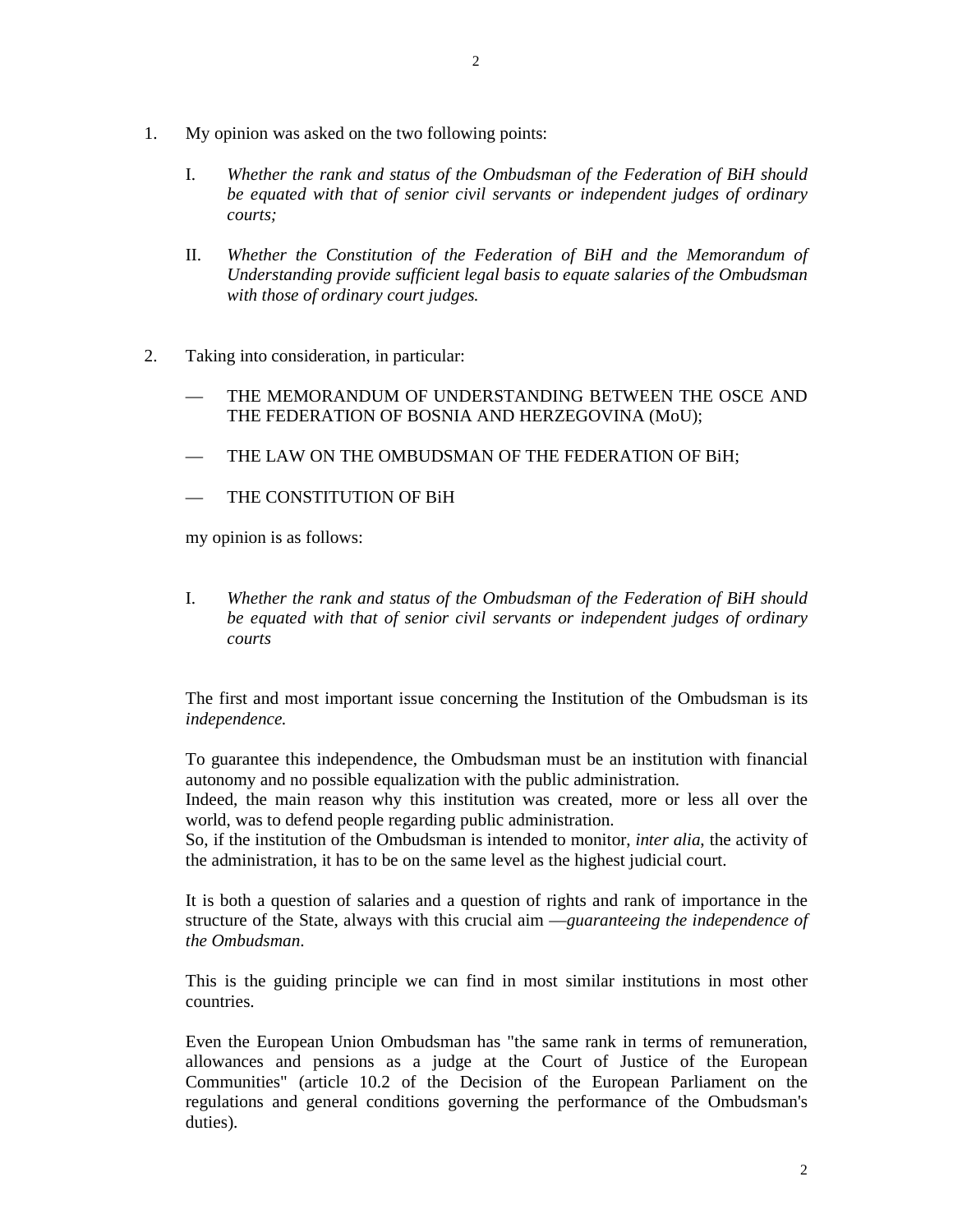Equalizing the Ombudsmen and the judges of the Supreme Court — as far as salaries and status are concerned — is essential in order to guarantee this institution the utmost independence and to prevent any pressure that would always be possible if the Ombudsman had the role and status of civil servants.

So, it is my opinion that *the rank and status of the Ombudsman should be equalized to that of independent judges of ordinary courts.* 

- II. *Whether the Constitution of the Federation of BiH and the Memorandum of Understanding provide sufficient legal bases to equate salaries of the Ombudsman with those of ordinary court judges*
- 1. The first sentence of the MoU between OSCE and the Federation of BiH says

*"Considering the vital role the independent Ombudsman Institutions must play ..."* 

This means that the Institution of the Ombudsman is **vital,** as **vital** is its **independence**.

Article 4 (2) states

*"Ombudsmen, Deputies and Assistants will receive salaries and compensation in accordance with the salary structure introduced for the judiciary in Federation of Bosnia and Herzegovina. The Ombudsmen shall each receive a salary equal to that of the President of the Supreme Court. Deputy Ombudsmen shall each receive a salary equal to that of a judge of the Supreme Court. Assistant Ombudsmen shall be granted a salary equal to that of a judge at a District Court."* 

This Agreement, as it says *"in fine"*, was

 *"Done in two authentic copies in the English and Serbian languages, of which each party shall retain a copy of each. In any instance of doubt as to textual interpretation, the English version will prevail."* 

So, in case of deficient translation or any doubt as to textual interpretation, due to the possible use of equivocal words or to any other reason, the English version prevails.

 And, regarding the English version, there is no possible doubt as to textual interpretation.

2. The Constitution of the Federation of Bosnia and Herzegovina says, in the English version,

## *"Article 1*

*.....................* 

 *(3) The terms of service of the Ombudsmen and their Deputies shall be the same respectively as those of the President and of the judges of the Supreme Court."*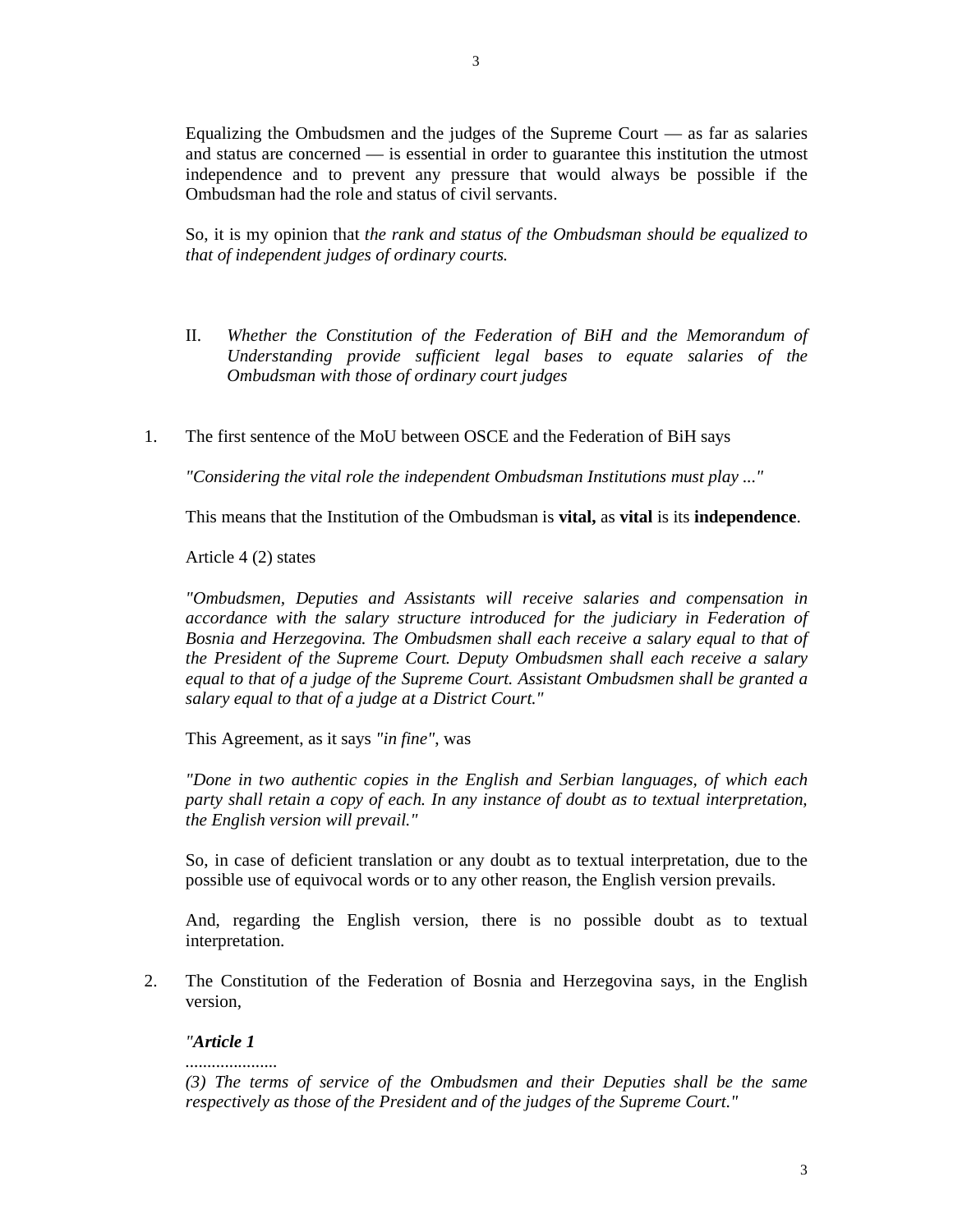This text causes no possible doubt. It means that the rank, salaries and other conditions of the Ombudsmen are the **same** as those of the President of the Supreme Court, and that the rank, salaries and other conditions of the Deputies of the Ombudsmen are the same as those of the judges of the Supreme Court.

 This is corroborated by what is stated in other articles of the Constitution regarding the institution of the Ombudsman :

a) *"Article 2* 

*...................... In carrying out their functions, the Ombudsmen must be guided by law and by principles of morality and justice."* 

b) *"Article 4* 

*The Ombudsmen are independent in carrying out their functions, and no person or governmental organ may interfere with such functions."* 

c) *"Article 7* 

*(1) In carrying out his functions an Ombudsman may examine all official documents, including secret ones, as well as judicial and admnistrative files and require any person (including any official) to cooperate, in particular by providing relevant information, documents and files. Ombudsmen may also attend court and administrative hearings, as well as meetings of other organs, and may [\*749] enter and inspect any place where persons deprived of their liberty are confined or work."* 

None of these obligations could be accomplished by the Ombudsmen if their role and status was equalized to those of civil servants.

3. If the Bosnian version of the Constitution considered the expression *"terms of service"* as if it was *"term of service"*, then there was a misunderstanding of words, because the word *"term"* in English has not the same meaning as the word *"terms".* 

*"Terms"* means *conditions, clauses, as equals.* In this case it meant *the same conditions regarding rank, status, remuneration, etc., as [the judges]*.

And *"term"* is used only in singular and means *"duration".*

 For this reason, the word *"term"* and the word *"terms"* both appear in dictionaries, as they have **different** meanings.

Nevertheless, the word used in the MoU was *"terms"* and not *"term".* 

The same mistake may have occurred here as in the Bosnian version of the Washington Agreement which says *"trajanje mandata"* as if the word used in English was *"term"*  instead of *"terms",* as it really was.

4. Moreover, if the expression *"terms of service"* meant *"trajanje mandata"*, it would be ludicrous as it would say that the duration of the functions of the Ombudsmen would last until they reach the age of 70 years, whereas the Ombudsmen are appointed for a period of five (four) years and may be re-elected only once.